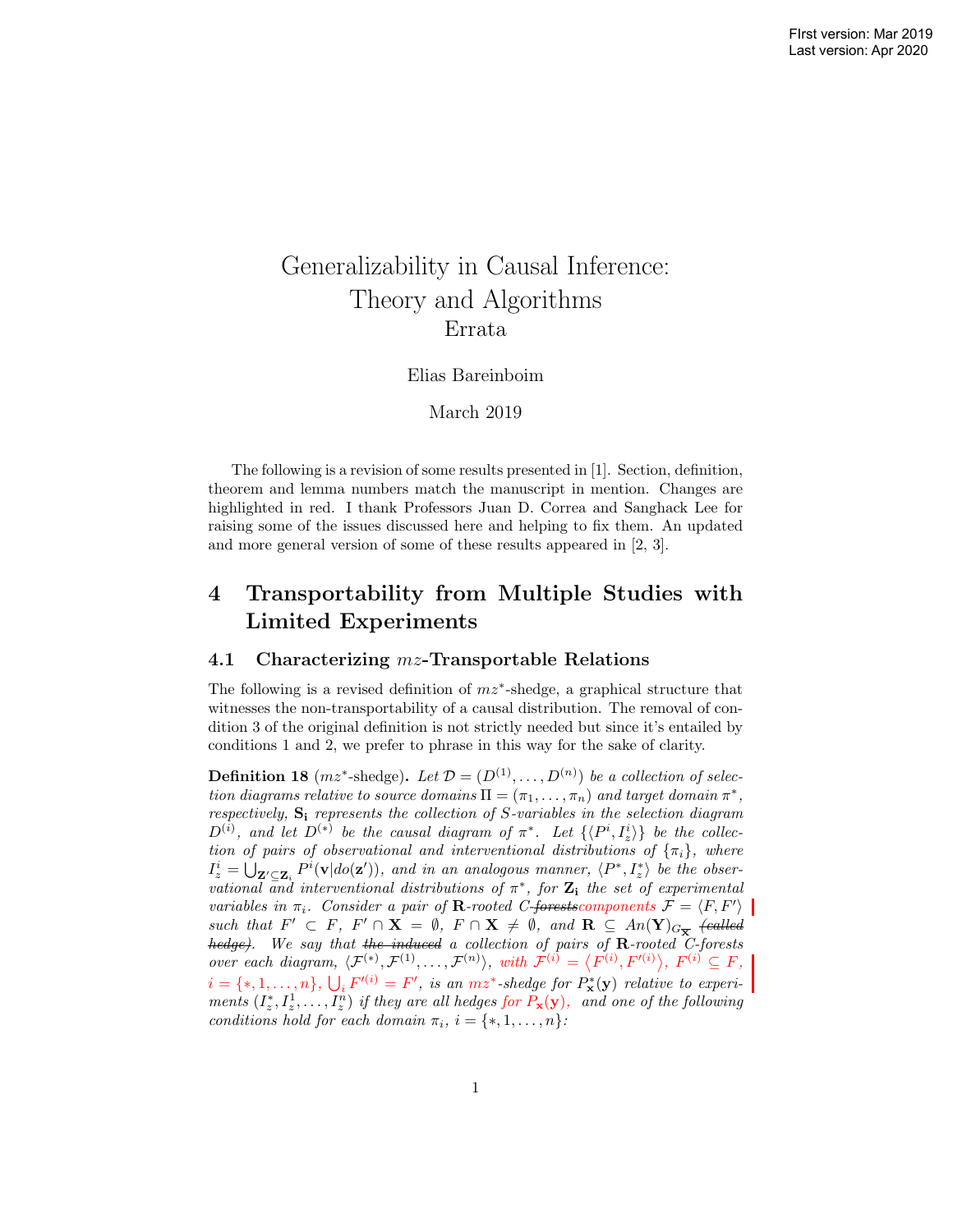- 1. There exists at least one variable of  $S_i$  pointing to the induced diagram  $F^{\prime\left( i\right) },$  or
- 2.  $(F^{(i)} \setminus F'^{(i)}) \cap \mathbf{Z_i}$  is an empty set.
- 3. The collection of pairs of C-forests induced over diagrams,  $\langle \mathcal{F}^{(*)}, \mathcal{F}^{(1)}, \ldots, \mathcal{F}^{(i)} \setminus \mathbf{Z}_1^*, \ldots, \mathcal{F}^{(n)} \rangle$ , is also an mz-shedge relative to  $(I_z^*,I_z^1,\ldots,I_{z\setminus z_i^*}^i,\ldots,I_z^n),$  where  $\mathbf{Z_i^*}=(F^{(i)}\setminus F'^{(i)})\cap \mathbf{Z_i}.$

We call mz<sup>∗</sup> -shedge the mz-shedge in which there exist one directed path from  $\mathbf{R} \setminus (\mathbf{R} \cap De(\mathbf{X})_F)$  to  $(\mathbf{R} \cap De(\mathbf{X})_F)$  not passing through X.

With a revised definition, we provide a new proof for Theorem 17 and related Lemmas 17, 18 and 19.

**Theorem 17.** Let  $\mathcal{D} = \{D^{(1)}, \ldots, D^{(n)}\}$  be a collection of selection diagrams *relative to source domains*  $\Pi = {\pi_1, ..., \pi_n}$ , and target domain  $\pi^*$ , respectively, and  $\{I_z^i\}$ , for  $i = \{*, 1, \ldots, n\}$  defined appropriately. If there is an  $mz^*$ -shedge for the effect  $R = P_{\mathbf{x}}^*(\mathbf{y})$  relative to experiments  $(I_z^*, I_z^1, \ldots, I_z^n)$  in  $\mathcal{D}, R$  is not mz-transportable from  $\Pi$  to  $\pi^*$  in  $\mathcal D$  (relative to all experiments  $I_z^i$ ).

*Proof sketch.* Let F be the **R**-rooted C-component (basis). Without loss of generality, we will consider a structure with a maximal root-set. That is, one that when subjected to the following procedure remains unchanged:

- 1. let  $\mathbf{B} = An(\mathbf{Y})_{G_{\overline{\mathbf{X}}}} \cap (F \setminus \mathbf{X}),$
- 2. consider the subgraph  $F \setminus \mathbf{X}$  and let  $\mathbf{R}'$  be the set of variables in **B** that are also in the same C-component as any element of  **in that subgraph.**
- 3. Then, remove from  $\mathcal F$  the edges outgoing from  $\mathbf R'$  and let  $\mathbf R = \mathbf R \cup \mathbf R'$ .

After the previous steps, we obtain a new  $mz^*$ -shedge with a maximal rootset, where the variables in  $F'$  are exactly those in the root-set  $\bf R$ . To witness, assume for the sake of contradiction there exists a variable  $V$  in  $F'$  not in  $\mathbf{R}$ , by definition  $F'$  is an **R**-rooted C-component containing no variables in **X**, and since  $V$  belongs to  $F'$  it must fall into  $B$  in step one and also satisfied step two. Hence,  $V$  can be added to the root-set as in step three, contradicting the fact that F had maximal root-set.

Let  $\mathbf{T} = \mathbf{F} \setminus \mathbf{R}$  be the observable variables in F that are not in **R**. Let U' be the set of unobservable variables in  $F$  and partition it into the sets:

- $\mathbf{U_T} = \{U \in \mathbf{U'} \mid T_1 \leftarrow U \rightarrow T_2 \text{ and } T_1, T_2 \in \mathbf{T}\},\$
- $\mathbf{U}_{\mathbf{R}} = \{ U \in \mathbf{U}' \mid R_1 \leftarrow U \rightarrow R_2 \text{ and } R_1, R_2 \in \mathbf{R} \}, \text{ and}$
- $\mathbf{U}_{\times} = \{ U \in \mathbf{U'} \mid T \leftarrow U \rightarrow R \text{ and } T \in \mathbf{T}, R \in \mathbf{R} \}.$

Let  $\mathbf{U}_{\mathbf{T}}^i = \mathbf{U}_{\mathbf{T}} \cap F^{(i)}$ ,  $\mathbf{U}_{\mathbf{R}}^i = \mathbf{U}_{\mathbf{R}} \cap F^{(i)}$  and  $\mathbf{U}_{\times}^i = \mathbf{U}_{\times} \cap F^{(i)}$ .

We construct two causal models  $M_1$  and  $M_2$  that will agree on the collection of distributions  $\{\langle P^i, I_z^i \rangle\}, \langle P^*, I_z^* \rangle$ , but disagree on the interventional distribution  $P_{\mathbf{x}}^*(\mathbf{y})$ .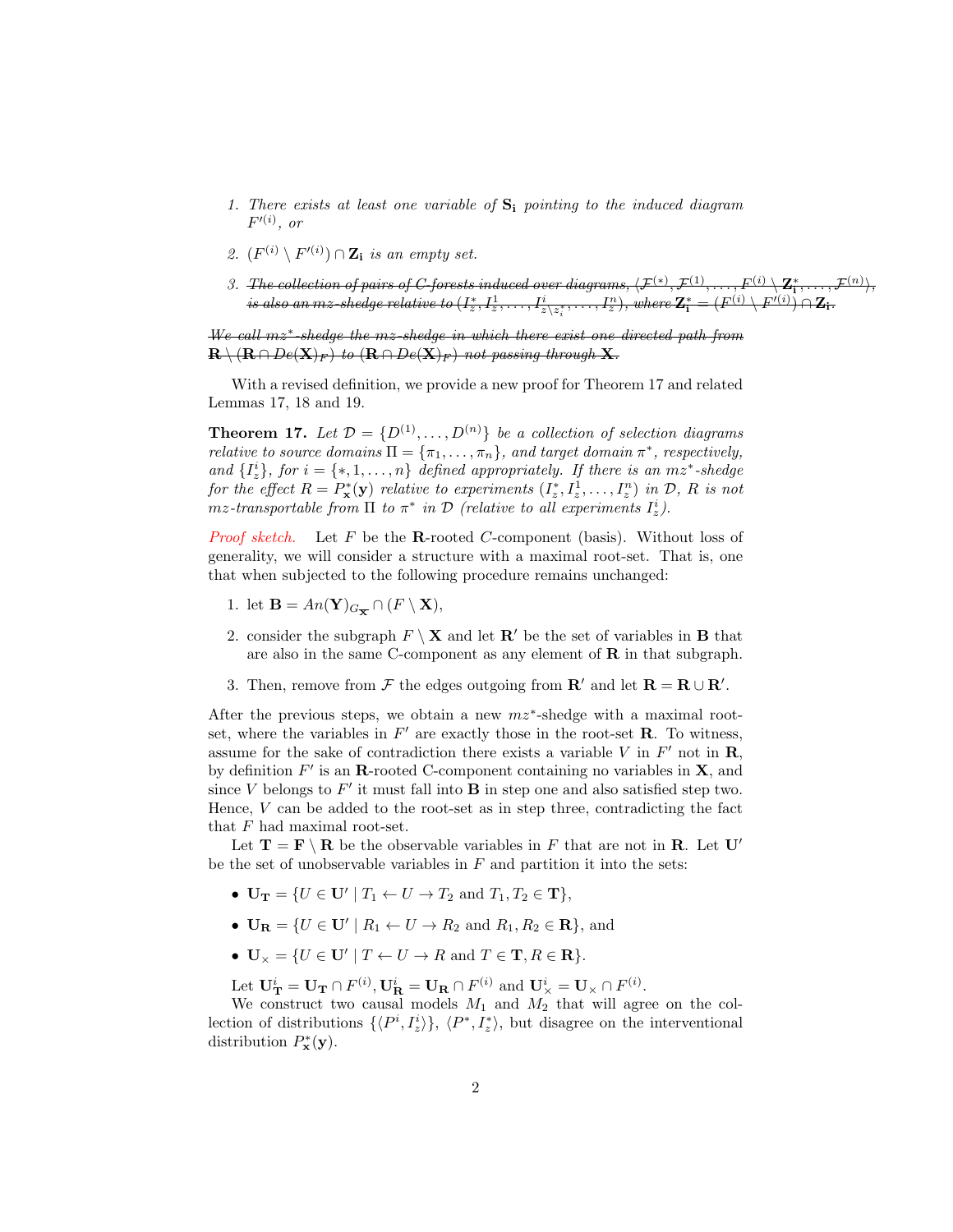Let  $k_t$  be the number of  $\mathcal{F}^{(i)}$ s in which a variable  $T \in \mathbf{T}$  appears. Then, we will parametrize T as a  $k_t$ -bit variable with  $T_{[i]}$  representing the bit in T corresponding to  $\mathcal{F}^{(i)}$ . Similarly, define  $k_u$  for  $U \in \mathbf{U_T} \cup \mathbf{U_\times}$ , then U is a  $k_u$ -bit variable where  $U_{[i]}$  stands for the bit associated with  $\mathcal{F}^{(i)}$ .

Call W the set of variables pointed by  $S$ -nodes in  $F'$  and consider the following encoding for the domains: let  $S_i$  be the index variable corresponding to the source domain  $\pi_i \in \Pi$ , and let the tuple  $\langle S_1 = 0, \ldots, S_i = 1, \ldots, S_n = 0 \rangle$ represent the index for the functional model relative to this domain. Let the tuple  $\langle S_1 = 0, S_2 = 0, \ldots, S_n = 0 \rangle$  represent the index for functional model relative to the target domain  $\pi^*$ .

Let  $\mathbf{Pa}_v$  stand for the set of observable and unobservable parents of variable V in F and  $\mathbf{Pa}_v^i$  for the set of parents of the same variable in  $F^{(i)}$ . For a set of variables **V**, let  $\mathbf{Pa}_{\mathbf{v}} = \bigcup_{V \in \mathbf{V}} \mathbf{Pa}_v$  and  $\mathbf{Pa}_{\mathbf{v}}^i = \bigcup_{V \in \mathbf{V}} \mathbf{Pa}_v^i$ .

In both models, let each bit  $T_{[i]}$  of  $T \in \mathbf{T}$  be governed by the function

$$
f_{t_{[i]}} = \bigoplus_{A \in \mathbf{Pa}_t^i} A_{[i]}.
$$
 (1)

Variables in  $\mathbf{R} \cup \mathbf{U}_{\mathbf{R}}$  are binary. Pick an arbitrary variable  $R^* \in \mathbf{R}$ . For any  $R \in \mathbf{R} \setminus \mathbf{W}$  in model 1 and 2 except for  $R^*$  in model 2, let

$$
f_r = \left(\bigwedge_{\pi_i \in \Pi, T \in \mathbf{Pa}_r^i \cap \mathbf{T}} g_i(T) \land \bigwedge_{\pi_i \in \Pi, U \in \mathbf{Pa}_r^i \cap \mathbf{U}_\times} U_{[i]}\right) \land \left(\bigoplus_{U \in \mathbf{Pa}_r \cap \mathbf{U}_{\mathbf{R}}} U\right); (2)
$$

where  $g_i(.)$  is defined as follows:

$$
g_i(T) = \begin{cases} \overline{T_{[i]}} & \text{if } |\mathbf{Pa}_\mathbf{r}^i \cap \mathbf{T}| \text{ is odd and } |\mathbf{U}_\times^i| \text{ is odd, or} \\ & \text{if } |\mathbf{Pa}_\mathbf{r}^i \cap \mathbf{T}| \text{ is even and } |\mathbf{U}_\times^i| \text{ is even and } T = T^{(i)}. \end{cases}
$$
(3)

Where  $T^{(i)}$  is any variable chosen from the set  $\mathbf{Pa}_r^i \cap \mathbf{T}$  for each domain  $\pi_i$ . For  $R^*$  in model 2:

$$
f_{r^*} = \left(\bigwedge_{T \in \mathbf{Pa}_{r^*}^i \cap \mathbf{T}} g_i(T) \land \bigwedge_{U \in \mathbf{Pa}_{r^*}^i \cap \mathbf{U}_\times} U_{[i]}\right) \land \overline{\left(\bigoplus_{U \in \mathbf{Pa}_{r^*} \cap \mathbf{U}_{\mathbf{R}}} U\right)}.
$$
 (4)

For  $R \in (\mathbf{R} \cap \mathbf{W})$  let

$$
R \leftarrow f_r \land \bigwedge_{S_i \mid (S_i \rightarrow R) \in \mathcal{D}} \overline{S_i},\tag{5}
$$

where  $f_r$  is constructed as in the previous case and  $S_i$  is an S-node pointing to R, relative to domain  $\pi_i$ .

Every bit of the U-variables is set to behave as a fair coin.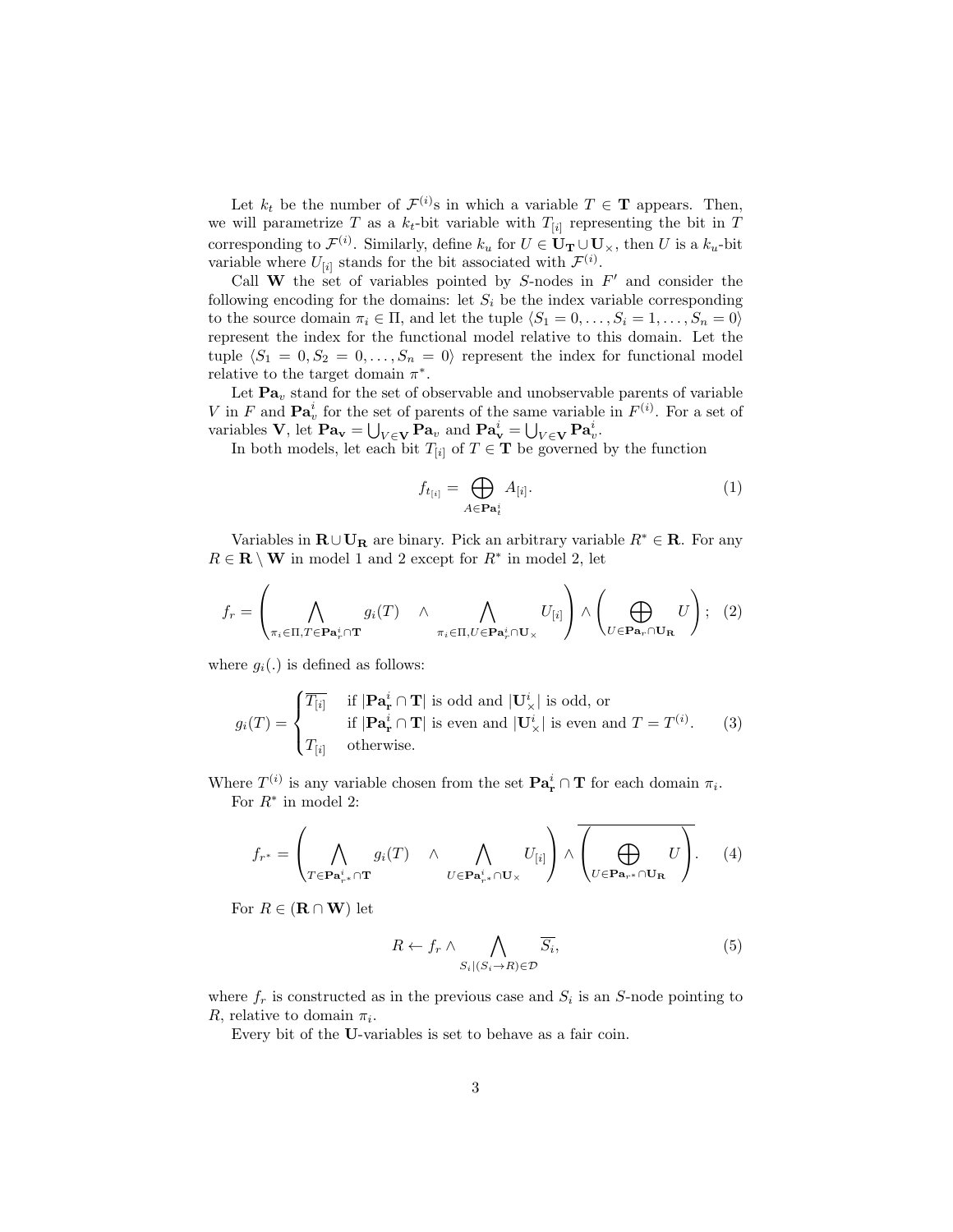**Lemma 17.** The two models  $M_1$  and  $M_2$  are compatible with the selection diagrams D.

**Proof.** The result is immediate. Consider the functional model that generates any domain  $\pi_i$ , in both models  $M_1$  and  $M_2$ . By construction, the index tuple is set to  $\langle S_1 = 0, \ldots, S_i = 1, \ldots, S_n = 0 \rangle$  in  $\pi_i$ , and  $\langle S_1 = 0, \ldots, S_i = 0, \ldots, S_n =$ 0) in  $\pi^*$ . So, it is obvious that in both models, the only structural differences between  $\pi_i$  and  $\pi^*$  are the equations of  $W \in \mathbf{W}$  in which  $S_i$  appears.  $\Box$ 

**Lemma 18.** The two models agree in the distribution of  $P^i(\mathbf{t}, \mathbf{r}), i = \{*, 1, \ldots, n\}$ and there exists an assignment for **X** and **Y** such that  $P_{M_1}^*(\mathbf{Y}|do(\mathbf{X})) \neq P_{M_2}^*(\mathbf{Y}|do(\mathbf{X})).$ 

#### Proof. (Matching observational distributions)

First consider any particular domain  $\pi_i$  and a particular assignment **u** of the variables in U. We have that in both models the value of T has to be the same since the functions are the same in those models (with fixed  $\pi_i$  all  $S_i$  have the same value).

Let  $\mathbf{R}_0$  be the set of nodes in **R** for which the expression in the first parenthesis of equation (2) evaluates to 0 in both models. Note that the set  $\mathbf{R}_0$  is determined by the variables in  $U_T \cup U_x$ , because those determine the values of  $T$ , and the variables in  $U_R$  only appear in the second part of equation (2) which is not taken into account in the definition of  $\mathbf{R}_0$ . We will show that  $\mathbf{R}_0$ is not empty in the context of the non-intervened models corresponding to  $\pi_i$ . Consider any  $U \in U^i_{\times}$  such that  $U_{[i]} = 0$ , then any R that is pointed by U will have value 0 in both models due to the construction of  $f_r$ , and we are done. We continue with the situation where all such U have  $U_{[i]} = 1$ . Consider the quantity  $C_i$  defined as

$$
C_i = \bigoplus_{T \in \mathbf{Pa}_r^i \cap \mathbf{T}} T_{[i]},\tag{6}
$$

and note that due to the forestness of  $F^{(i)}$  and the parametrization;  $C_i$  computes the xor of all the unobservable variables in  $U_T$  and  $U_{\times}$ , having those in  $U_T$ accounted twice. Together with the fact that for any  $U \in U_{\times}^{i}$ ,  $U_{[i]} = 1$ , it follows that

$$
C_i = \bigoplus_{U \in \mathbf{U}_{\times}^i} U_{[i]} = |\mathbf{U}_{\times}^i| \mod 2. \tag{7}
$$

Note that the set of parents of variables in **R** in **T** (i.e.  $\mathbf{Pa}_r^i \cap \mathbf{T}$ ) must be non-empty for any given hedge, then consider each one of the following four scenarios:

- 1.  $|\mathbf{Pa}_r^i \cap \mathbf{T}|$  is odd and  $|\mathbf{U}_\times^i|$  is odd: We have  $C_i = 1$  which implies that at least one of  $T_{[i]}$  has to be 1. Since  $g_i$  negates all  $T_{[i]}$  in this case, we have that at least one R (with T as a parent) will have  $\vec{0}$  as value.
- 2.  $|\mathbf{Pa}_r^i \cap \mathbf{T}|$  is odd and  $|\mathbf{U}_\times^i|$  is even: We have  $C_i = 0$  which implies that at least one of  $T_{[i]}$  has to be 0. Since  $g_i$  leaves each  $T_{[i]}$  the same, we have that at least one  $R$  will have 0 as value.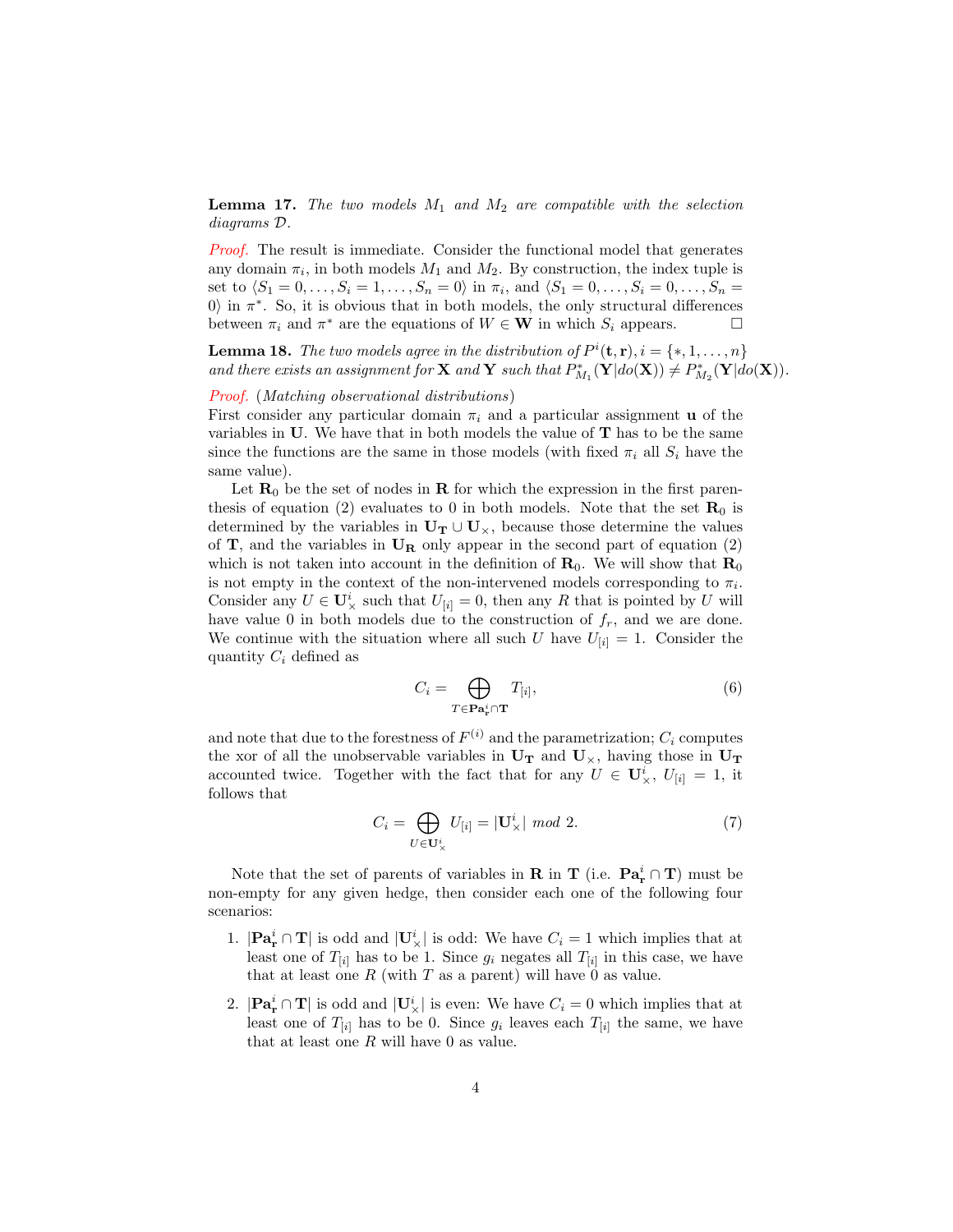- 3.  $|\mathbf{Pa}_r^i \cap \mathbf{T}|$  is even and  $|\mathbf{U}_\times^i|$  is odd: We have  $C_i = 1$  which implies that at least one of  $T_{[i]}$  has to be 0. As in the previous case  $g_i$  leaves  $T_{[i]}$  the same so at least one  $R = 0$  in both models.
- 4.  $|\mathbf{Pa}_\mathbf{r}^i \cap \mathbf{T}|$  is even and  $|\mathbf{U}_\times^i|$  is even: We have  $C_i = 0$ , so for all combinations but for all  $T_{[i]} = 1$ , there are always at least two  $T_{[i]} = 0$ . Since  $g_i$  negates only one  $T_{[i]}$ , it follows that there is always at least one  $g_i(T) = 0$  and any  $R$  pointed by  $T$  will have value 0.

Due to the previous analysis we have that  $\mathbf{R}_0$  is non-empty. Pick  $\hat{R} \in \mathbf{R}_0$ that is closest to  $R^*$  in terms of the length of the bidirected path  $\bar{p}$  made of edges in  $U_R$  between them (the length of the path is 0 if  $R^* \in R_0$ . Make  $u^1 = u$ (the considered assignment) and  $\mathbf{u}^2$  equal to **u** for all **U** except those in  $\bar{p}$  for which their negation is taken. By definition  $\bar{p}$  intersects with  $\mathbf{R}_{0}$  only at the endpoints. Also, for every intermediate node R of  $\bar{p}$ , there are two parents in  $\mathbf{U}_{\mathbf{R}}$  being negated; from the parametrization of  $f_r$  we can tell that the value of  $R$  remains the same because this change does not affect the parity being computed by the xor. We have then that  $\mathbf{u}^1$  corresponds to  $\mathbf{u}^2$  and repeating the reasoning for any other assignment of the u we get a bijective relationship between assignments producing the same observation in both models, hence the distributions over the observed variables is the same.

#### (Different interventional distribution)

For the second part of the claim, consider the distribution  $P(\mathbf{r}|do(\mathbf{X} = \hat{\mathbf{x}}))$ , where  $\hat{\mathbf{x}}$  is an assignment where each bit of  $X \in \mathbf{X}$  is given by

$$
\hat{x}_{[i]} = \begin{cases} 0 & \text{if } X \in F^{(i)} \text{ and } X \notin \mathbf{Pa}_{\mathbf{r}}^i, \\ g_i(1) & \text{if } X \in \mathbf{Pa}_{\mathbf{r}}^i, \end{cases}
$$
(8)

Start by noting when this intervention on **X** is performed, every  $F^{(i)}$  is affected (because by definition every  $\mathcal{F}^{(i)}$  intersects **X**). We want to show that under this circumstance, there exists at least one assignment  $\bf{u}$  such that  $\bf{R}_0$ is empty. Start with an assignment where  $u_x = 1$ , if every  $g_i(T) = 1$  for  $i = \{*, 1, \ldots, n\}, T \in \mathbf{Pa}_r^i$  we are done. Otherwise, for every i, T such that  $g_i(T) = 0$  find a path  $\bar{p}$ , in  $F^{(i)}$ , between T and a variable in  $An(\mathbf{X})_{F^{(i)}}$  (that includes  $X$ ) made of bidirected edges corresponding to variables in  $U_T$ . Such path must exists due to the fact that the  $mz^*$ -shedge under consideration has a maximal root-set and T is in  $An(\mathbf{Y})_{G_{\overline{\mathbf{X}}}}$  (because it is a parent of some  $R \in \mathbf{R}$ ).

We can flip the bit associated with  $\pi_i$  for all us in  $\bar{p}$ , which preserve the parity (hence the bit value) of every intermediate observable, while the value of the observable in the endpoint is either fixed by intervention (if the path ends in some  $X \in \mathbf{X}$ ) or can change without affecting any variable in  $\mathbf{Pa}_{\mathbf{r}}^i \setminus \{T\}$  (and hence  $R$  as well) because it is an ancestor of  $X$  that has been intervened and  $F^{(i)}$  is a forest. Changing the unobservables in the path also changes the parity of T and since  $g_i(\overline{T}) = \overline{g_i(T)}$  we have that now  $g_i(T) = 1$ .

This process only affects bits associated with  $\pi_i$ , by repeating it for every other T, i such that  $g_i(T) = 0$ , we get an assignment where  $\mathbf{R}_0$  is empty. Under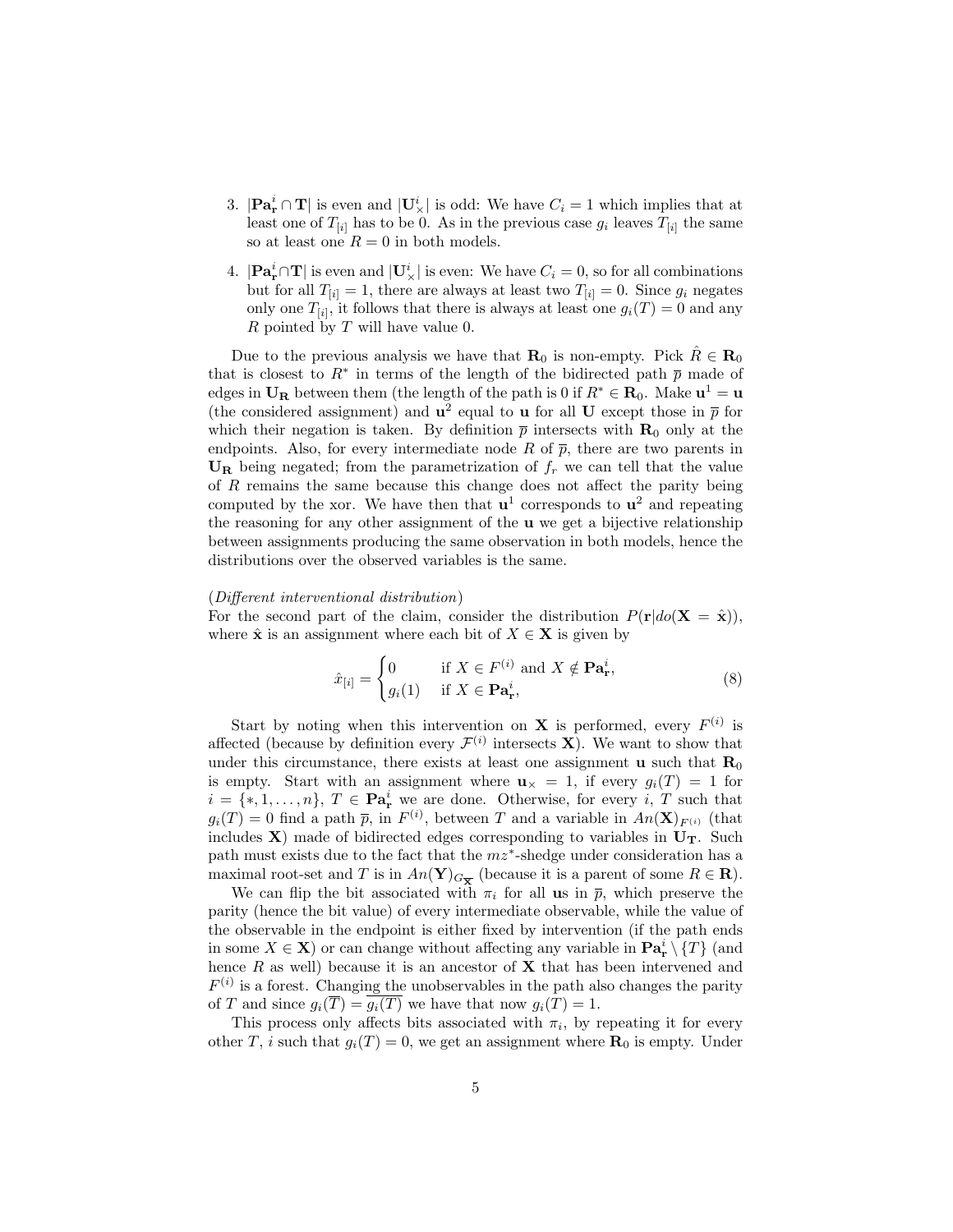these circumstances, the value of variables in  **is determined by the xor in the** second parenthesis of equation (2) that depends only on variables in  $U_R$ , that free so far. Then, in  $M_1$  we have

$$
\bigoplus_{R \in \mathbf{R}} R = \bigoplus_{R \in \mathbf{R}} \bigoplus_{U \in \mathbf{Pa}_r \cap \mathbf{U}_{\mathbf{R}}} U = \bigoplus_{U \in \mathbf{U}_{\mathbf{R}}} (U \oplus U) = 0,\tag{9}
$$

since every  $U \in \mathbf{U}_\mathbf{R}$  appears exactly twice. As for  $M_2$ 

$$
\bigoplus_{R \in \mathbf{R}} R = \left( \bigoplus_{R \in \mathbf{R}, R \neq R^*} \bigoplus_{U \in \mathbf{Pa}_r \cap \mathbf{U}_{\mathbf{R}}} U \right) \oplus \left( \bigoplus_{U \in \mathbf{Pa}_{r^*} \cap \mathbf{U}_{\mathbf{R}}} U \right)
$$
(10)

$$
= \left(\bigoplus_{R \in \mathbf{R}, R \neq R^*} \bigoplus_{U \in \mathbf{Pa}_r \cap \mathbf{U}_{\mathbf{R}}} U\right) \oplus \left(1 \oplus \bigoplus_{U \in \mathbf{Pa}_{r^*} \cap \mathbf{U}_{\mathbf{R}}} U\right) \tag{11}
$$

$$
=1\oplus\bigoplus_{R\in\mathbf{R}}\bigoplus_{U\in\mathbf{Pa}_r\cap\mathbf{U}_{\mathbf{R}}}U\tag{12}
$$

$$
=1\oplus\left(\bigoplus_{U\in\mathbf{U}_{\mathbf{R}}}(U\oplus U)\right) \tag{13}
$$

$$
=1.\t(14)
$$

Then, from the first part of this proof we have that for any  $\bf{u}$  for which  $\bf{R}_0$  the distributions both models produce the same observations, however, for the intervention  $do(X = \hat{x})$  there are **u** for which  $R_0$  is empty and we have that model 2 produces more observations where  $\bigoplus \mathbf{R} = 1$  hence the different observations which implies  $P_{M_1}^*(\bigoplus_{\mathbf{r}})=1|do(\hat{\mathbf{x}})) \neq P_{M_2}^*(\bigoplus_{\mathbf{r}})=1|do(\hat{\mathbf{x}})).$ 

## (Mapping  $\bf{R}$  to  $\bf{Y}$ )

By definition, there is a directed path in G from every  $R \in \mathbf{R}$  to Y (could be zero-length) not intersecting **X**. Augment  $M_1$  and  $M_2$  such that for any nonzero-length path  $\overline{q}$  from R to Y  $\in$  **Y**, each variable except for R let the function be an xor of its parents. If the path contains an intermediate variable  $R' \in \mathbf{R}$  in  $\overline{q}$  add an extra bit to it, such that the original bit computes the original function and the new one the xor of its parents.

In this new models  $\bigoplus Y = \bigoplus R$ , then the second part of the lemma follows.

Lemma 19. The two models agree in the collection of interventional distributions  $(\lbrace I_z^i \rbrace)$  in the respective source domains  $\pi_i$ ,  $i = 1, \ldots, n$ , and target domain  $\pi^*$ .

*Proof.* Consider a domain  $\pi_i$  and a set  $\mathbf{Z} \subseteq \mathbf{Z_i}$ . From the definition of  $mz^*$ shedge we have that either condition 1 or 2 are true for  $F^{(i)}$ . In the former case we have some indicator in  $S_i$  pointing to a variable  $R \in \mathbf{R}$  that will be set to 0 in both models in domain  $\pi_i$ . In the latter case, and by the same argument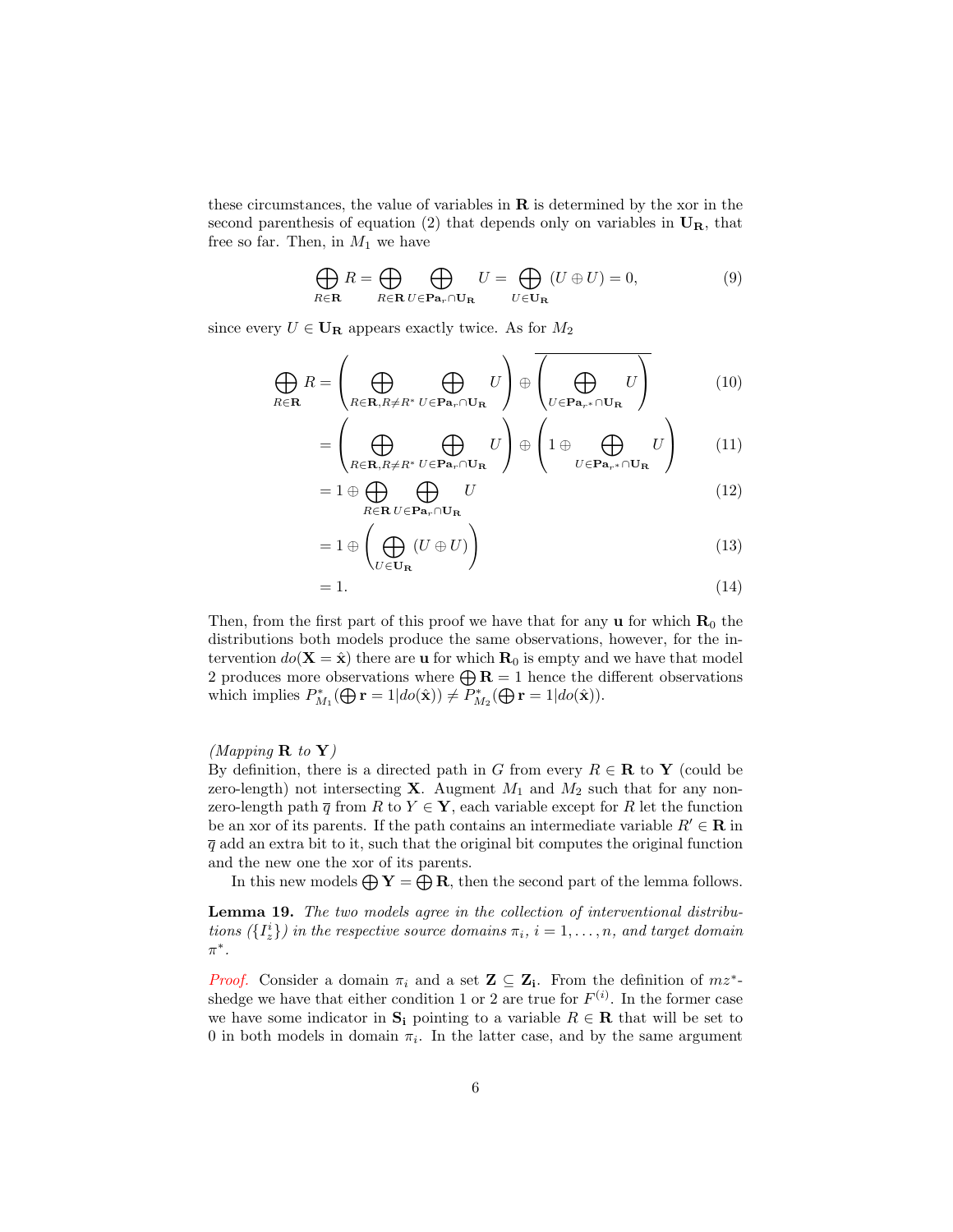used in the proof for lemma 18, we have that any variable  $R \in \mathbf{R}$  that is a child of a variable  $T \in \mathbf{T} \cap F^{(i)}$  belongs to  $\mathbf{R}_0$ .

In any case  $\mathbf{R}_0$  is not empty and as in the proof for lemma 18 this implies that the observed distributions match in both models for the variables in F. The mapping described in lemma 18 modifies both models in the same way and may only change the functions of  $\bf{R}$  by adding extra bits without changing the fact that the observations match between distributions.  $\Box$ 

## 6 Causal Inference by Surrogate Experiments

## 6.1 Characterizing *zID* Relations

**Theorem 31.** Let  $X$ ,  $Y$ ,  $Z$  be disjoint sets of variables and let  $G$  be the causal diagram. The causal effect  $Q = P(y|do(x))$  is  $zI\mathcal{D}$  in G if and only if one of the following conditions hold:

- a. Q is identifiable in G; or,
- b. There is no hedge  $\mathcal{F} = \langle F, F' \rangle$  for Q in G such that  $(F \setminus F') \cap \mathbf{Z}$  is empty.
	- (i)  $\bf{X}$  intercepts all directed paths from  $\bf{Z}'$  to  $\bf{Y}$ , and
	- (ii)  $Q$  is identifiable in  $G_{\overline{Z'}}^{\quad 6}$

*Proof.* (only if) Suppose there exists a hedge as described in condition  $b$ , Suppose Q is not identifiable in G (condition a) and there is a hedge  $\mathcal F$  as described in condition b. Note that F satisfies the definition for  $mz^*$ -shedge, hence by Theorem 17 it follows that Q is not identifiable from  $P(\mathbf{v})$ ,  $\{P_{\mathbf{z}}(\mathbf{v}|do(\mathbf{z}'))\}_{\mathbf{Z}'\subseteq\mathbf{Z}}$ , which equates to Q not being *zID*.

(if) Suppose  $Q$  is not  $zI\mathcal{D}$ , then it easy to see that  $Q$  is not identifiable from  $P(\mathbf{v})$  (which is considered by  $zI\mathcal{D}$ ) therefore condition a is not satisfied. Let  $\mathcal{F} = \langle F, F' \rangle$  be the hedge in G witnessing that some factor Q' associated with Q is not identifiable from  $P(\mathbf{v})$ . Let  $\mathbf{Z}' = (F \setminus F') \cap \mathbf{Z}$ , if  $\mathbf{Z}' = \emptyset$ , condition b does not hold and we are done. Otherwise, we can consider the distribution  $P(\mathbf{v}|do(\mathbf{z}'))$  associated with  $G_{\overline{\mathbf{z}'}}$  where  $\mathcal F$  cannot be a hedge (every variable in  $\mathbf{Z}'$  belongs to a different C-component in that graph). Then,  $Q'$  is identifiable from  $P(\mathbf{v}|do(\mathbf{z}'))$  and there has to be another  $Q''$  that is not identifiable from  $P(\mathbf{v})$  else Q is  $zI\mathcal{D}$ . Let  $\mathcal{F}'$  be the hedge associated with  $Q''$  and by repeating the reasoning above, we have that either we end up with a hedge as forbidden by condition b or a contradiction. Therefore, Q being not *zID* implies that both conditions a and b are false; which entails the forward direction of this theorem.  $\Box$ 

The corollary below followed from the original condition in Theorem 31.

<sup>&</sup>lt;sup>3</sup>This condition can be rephrased graphically as "There exists no hedge for  $Q$  as an edge subgraph in  $G_{\overline{\mathbf{Z'}}}$ ."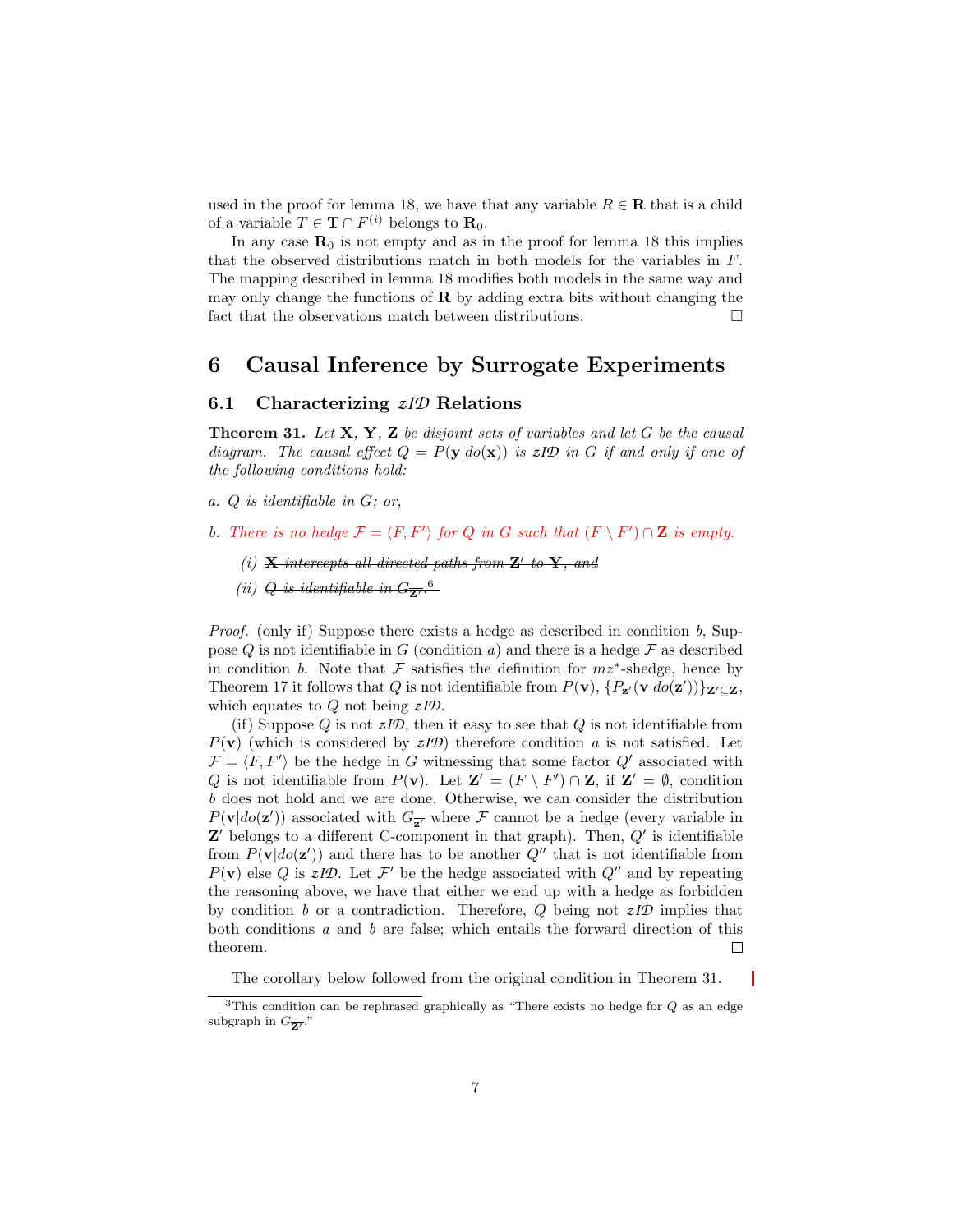

Figure 1: Graph in which  $P(y|do(x))$  is not *ID* from  $P(\mathbf{v})$  and *G*, but it is  $zID$ with experiments on Z, that is in  $De(X)_{G_{An(Y)}}$ .

Corollary 22. Let G be the causal diagram,  $X, Y \subset V$  be disjoint sets of variables, and  $\mathbf{Z} \subseteq De(\mathbf{X})_{G_{An}(\mathbf{Y})}$ . The causal effect  $Q = P(\mathbf{y}|do(\mathbf{x}))$  is not  $zI\mathcal{D}$ from  $P$  and  $do(\mathbf{Z})$  in  $G$ , if  $Q$  is not  $I\mathcal{D}$  from  $P$  in  $G$ .

This corollary is not valid. To understand the subtlety with this statement, consider the graph in Fig. 1 where the query to be z-identified is  $Q = P(y|do(x))$ and the available distributions are  $P(\mathbf{v})$  and  $P(y, x, w|do(z))$ . According with the corollary, if  $Q$  is not identifiable from  $G$  and  $P(\mathbf{v})$ , it would not be identifiable even with experiments on Z because  $\{Z\} \subseteq De(X)_{G_{An(Y)}}$ . However, the following derivation follows:

$$
P(y|do(x)) = \sum_{z} P(y|do(x), z)P(z|do(x))
$$
\n(15)

$$
=\sum_{z} P(y|do(x), do(z))P(z|do(x))\tag{16}
$$

$$
=\sum_{z} P(y|do(z))P(z|do(x))\tag{17}
$$

$$
= \sum_{z} P(y|do(z)) \sum_{w} P(z|do(x), w) P(w|do(x)) \tag{18}
$$

$$
= \sum_{z} P(y|do(z)) \sum_{w} P(z|x, w) P(w|do(x)) \tag{19}
$$

$$
= \sum_{z} P(y|do(z)) \sum_{w} P(z|x, w)P(w), \qquad (20)
$$

that certifies that  $Q$  is  $zI\mathcal{D}$ . The key point missed in Corollary 22 is that if  $Q$  is decomposable into more than one factor, some of them could be identified from the observational distribution and others from experimental distributions, fact that cannot be captured in a non-recursive condition.

## 6.2 A Complete Algorithm for *zID*

Below the algorithm  $ID<sup>z</sup>$  is reestated to make some recursive calls more explicit.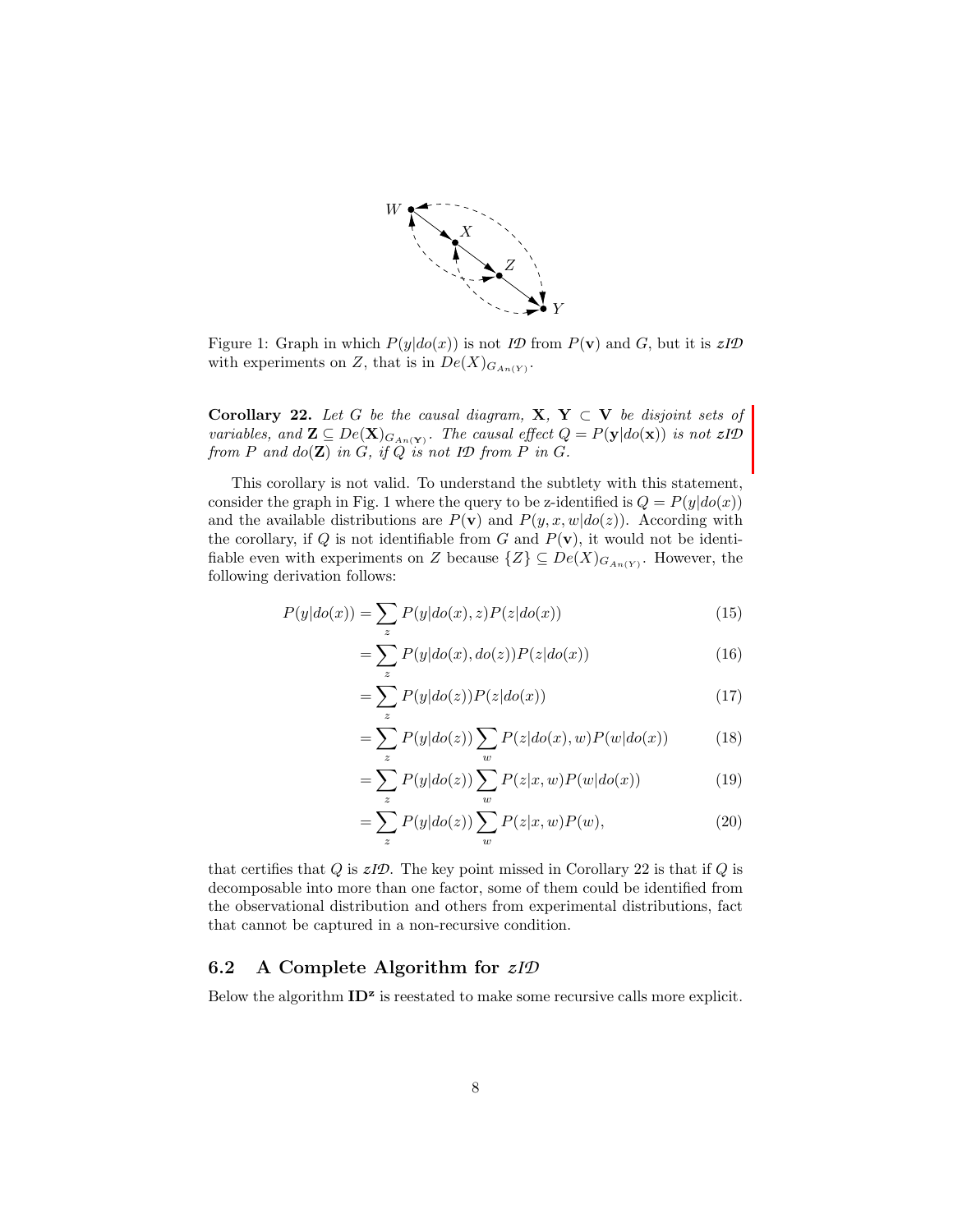function  $\mathbf{ID}^{\mathbf{z}}(\mathbf{y}, \mathbf{x}, \mathbf{Z}, \mathcal{I}, \mathcal{J}, P, G)$ 

INPUT: x, y: value assignments; Z: variables with interventions available;  $I, J$ : see caption; P: current probability distribution  $do(I, J, x)$  (observational when  $\mathcal{I} = \mathcal{J} = \emptyset$ ); G: causal graph.

OUTPUT: Expression for  $P_{\mathbf{x}}(\mathbf{y})$  in terms of  $P, P_{\mathbf{z}}$  or  $\textbf{FAIL}(F, F')$ .

- 1 if  $\mathbf{x} = \emptyset$ , return  $\sum_{\mathbf{v} \setminus \mathbf{y}} P(\mathbf{v})$ .
- 2 if  $\mathbf{V} \setminus An(\mathbf{Y})_G \neq \emptyset$ , return ID<sup>z</sup>(y, x ∩  $An(Y)_G, Z$ ,  $\mathcal{I}, \mathcal{J}, \sum_{\mathbf{v} \setminus An(\mathbf{Y})_G} P, An(\mathbf{Y})_G).$ 3 Set  $\mathbf{Z}_{\mathbf{w}} = ((\mathbf{V} \setminus (\mathbf{X} \cup \mathcal{I} \cup \mathcal{J})) \setminus An(\mathbf{Y})_{G_{\overline{\mathbf{X} \cup \mathcal{I} \cup \mathcal{J}}}}) \cap \mathbf{Z}.$ Set  $\mathbf{W} = ((\mathbf{V} \setminus (\mathbf{X} \cup \mathcal{I} \cup \mathcal{J})) \setminus An(\mathbf{Y})_{G_{\overline{\mathbf{X} \cup \mathcal{I} \cup \mathcal{J}}}}) \setminus \mathbf{Z}.$ if  $(\mathbf{Z}_{\mathbf{w}} \cup \mathbf{W}) \neq \emptyset$ ,  $\textbf{return ID}^{\mathbf{z}}(\mathbf{y}, \mathbf{x} \cup \mathbf{w}, \mathbf{Z} \setminus \mathbf{Z}_\mathbf{w}, \mathcal{I} \cup \mathbf{z}_\mathbf{w}, \mathcal{J}, P_{\mathcal{I}, \mathbf{z}_\mathbf{w}, \mathcal{J}}, G \backslash \mathbf{Z}_\mathbf{w}).$ 4 if  $\mathcal{C}(G \setminus (\mathbf{X} \cup \mathcal{I} \cup \mathcal{J})) = \{S_0, S_1, ..., S_k\},\$  $\textbf{return} \, \sum_{\mathbf{v} \setminus \{\mathbf{y},\mathbf{x}, \mathcal{I}\}} \prod_i \mathbf{ID^z}(s_i, (\mathbf{v} \setminus s_i) \setminus \mathbf{Z},$  $\mathbf{Z} \setminus (\mathbf{V} \setminus S_i), \mathcal{I}, \mathcal{J} \cup (\mathbf{Z} \cap (\mathbf{v} \setminus \mathbf{s_i})), P_{\mathcal{I}, \mathcal{J}, \mathbf{Z} \cap (\mathbf{V} \setminus \mathbf{S_i})}, G \setminus (\mathbf{Z} \cap (\mathbf{V} \setminus \mathbf{S_i}))).$ if  $C(G \setminus (\mathbf{X} \cup \mathcal{I} \cup \mathcal{J})) = \{S\},\$ 5 if  $C(G) = \{G\}$ , FAIL $(G, S)$ . 6 if  $S \in \mathcal{C}(G)$ ,  $\textbf{return} \, \sum_{s \setminus {\bf y}} \prod_{i \vert V_i \in S} P(v_i \vert v_G^{(i-1)} \setminus (\mathcal{I} \cup \mathcal{J})).$ 7 if  $(\exists S')S \subset \check{S}' \in \mathcal{C}(G)$ , return ID<sup>z</sup>(y, x∩S', Z, I, J,  $\prod_{i|V_i \in C'} P(V_i | V_G^{(i-1)} \cap S', v_G^{(i-1)} \setminus (S' \cup \mathcal{I} \cup \mathcal{J})), S').$

Figure 2: ID<sup>z</sup>: Algorithm capable of recognizing  $zI\mathcal{D}$ ; The variables  $\mathcal{I}, \mathcal{J}$  represent indices for currently active Z-interventions introduced respectively by steps 3 or 4. Note that P is sensitive to current instantiations of  $\mathcal{I}, \mathcal{J}$ .